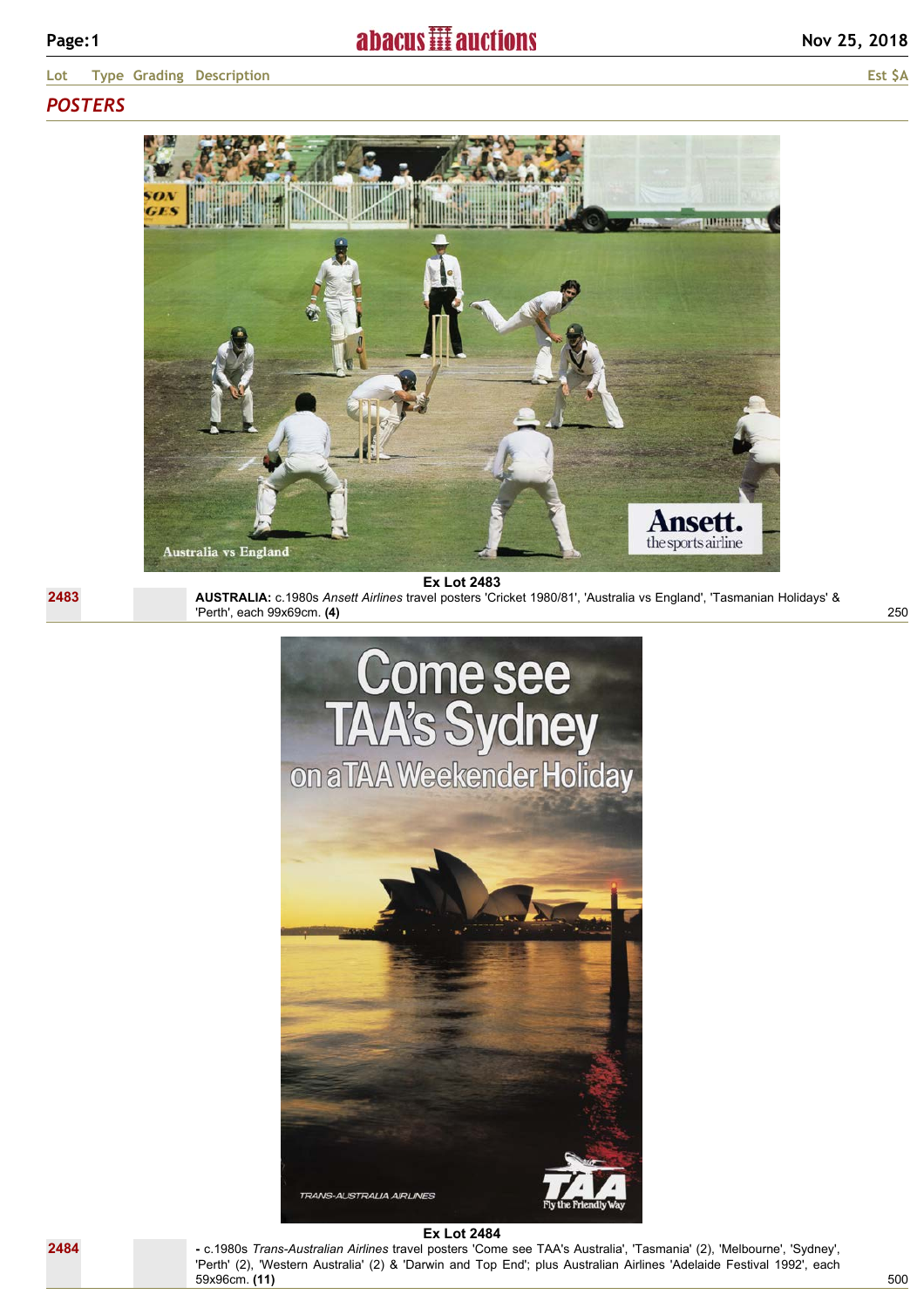## *POSTERS (continued)*

| Lot  |  | <b>Type Grading Description</b>                                                                                                                                                   | Est SA |
|------|--|-----------------------------------------------------------------------------------------------------------------------------------------------------------------------------------|--------|
| 2485 |  | - c.1980s Trans-Australian Airlines travel posters 'Come see TAA's Australia', 'Canberra', 'North Queensland' &<br>'Darwin and Top End', each 59x96cm. (4)                        | 200    |
| 2486 |  | - Melbourne Tourism 1980s posters 'Melbourne - City by the River', 'River Yarra' & 'Days of Freedom/Bay Play' by<br>artist Betty Greenhatch; 'Melbourne' by Pina Cancellieri. (4) | 200    |



**2487**

**Ex Lot 2487 -** *Victorian Tourism Commission* posters comprising Penguin Parade, The Twelve Apostles, Football - The Victorian Way, Paddlesteaming on the River Murray, Victorian Arts Centre, Ski Action & Snow Play, each 48x73cm. **(7)**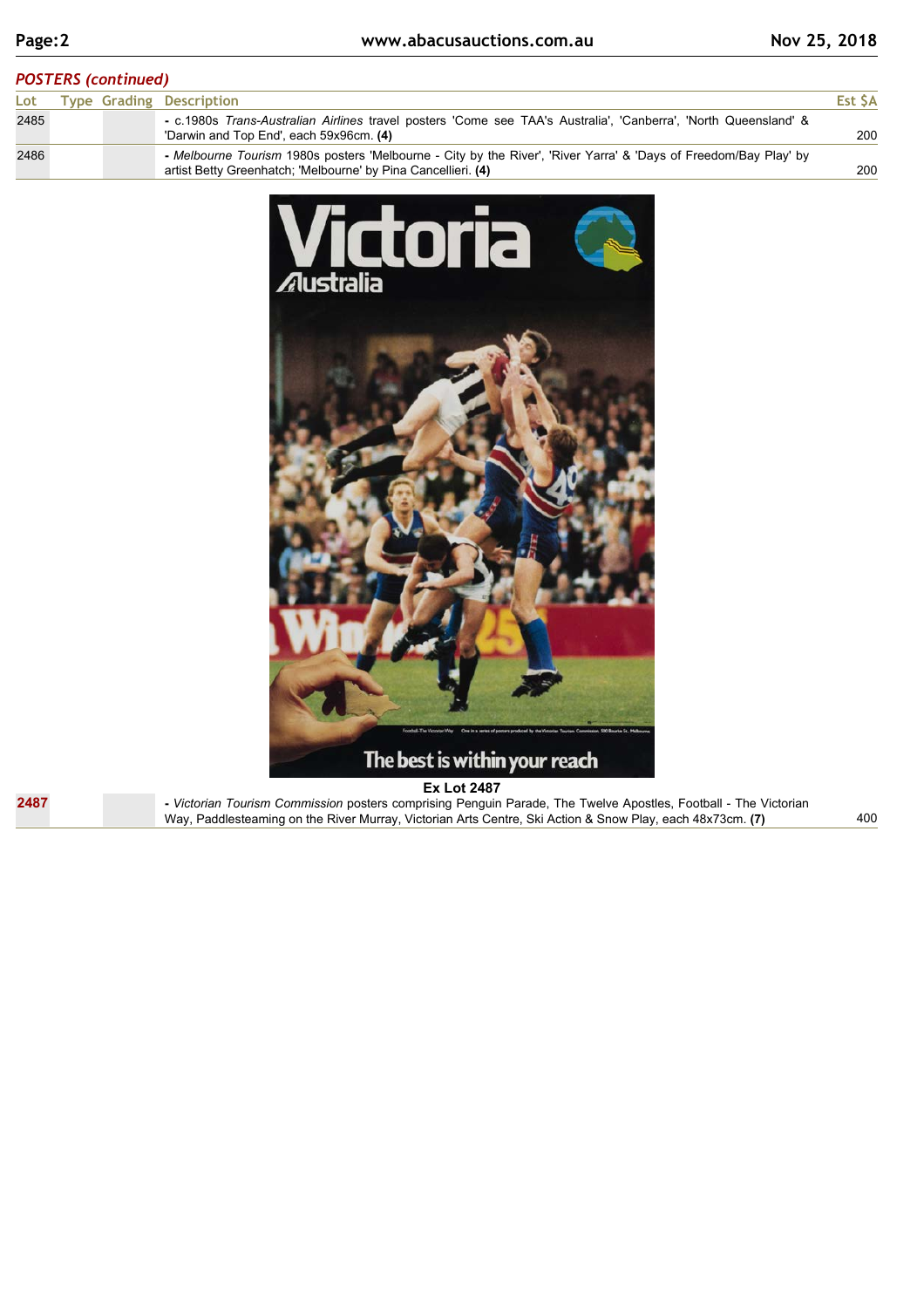# *POSTERS (continued)*

**Lot Type Grading Description Est \$A**



**AUSTRIA:** travel poster 'Ubersichtskarte von Tirol, Map of the Tyrol, Carte Topographique du Tyrol/TYROL' c1950 colour lithograph published by Wagner'sche Univ-Buchdruckerei GmbH, Innsbruck, linen-backed, size 60x84cm.